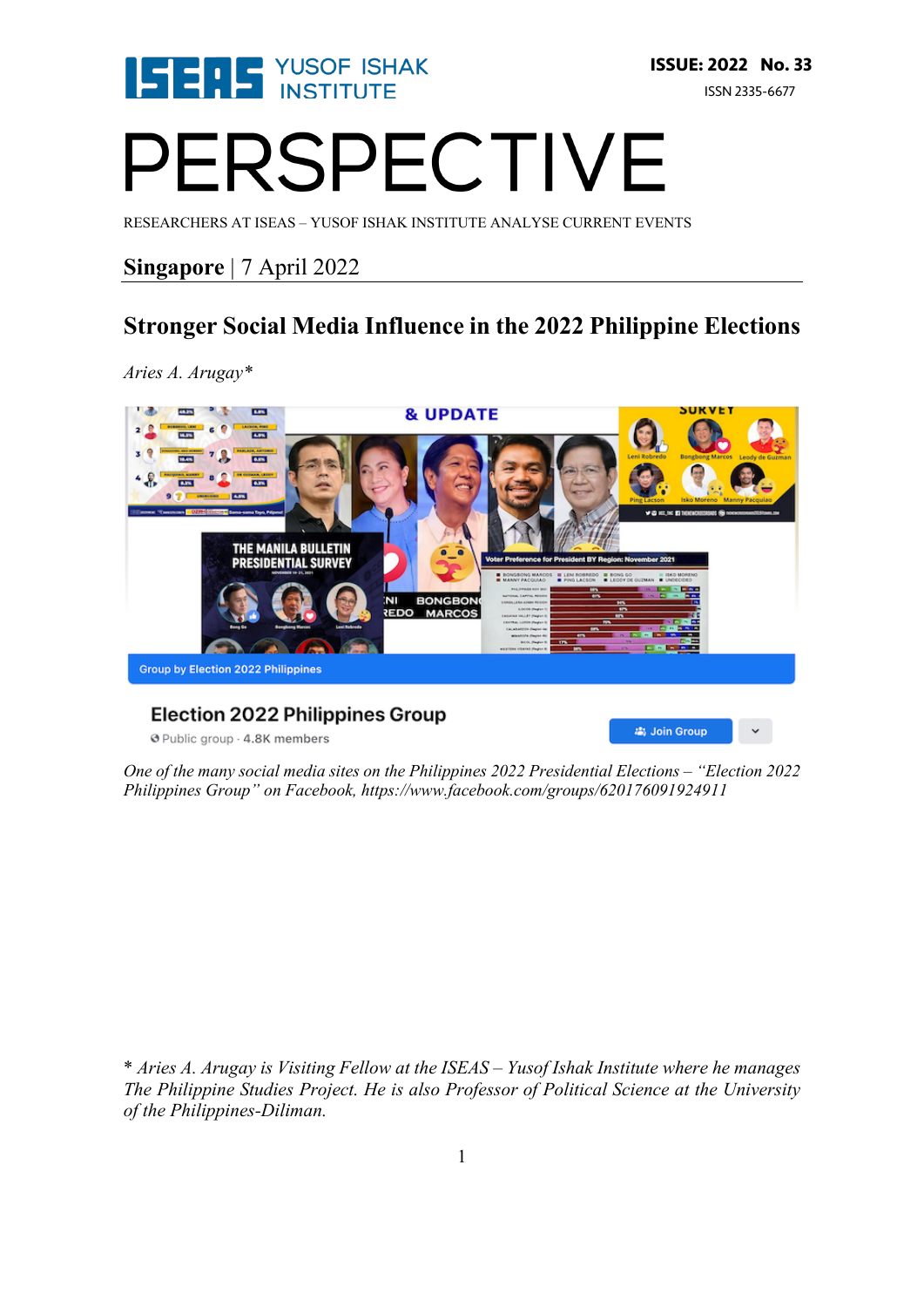

### **EXECUTIVE SUMMARY**

- Social media will play a prominent role in the campaign strategy of candidates in the upcoming 2022 elections due to the increasing reliance of Filipinos on social media and the face-to-face restrictions associated with the pandemic.
- While there is no one model of successful social media campaigning in the Philippines, previous presidential campaigns exposed unconventional uses of this technology and its susceptibility to disinformation.
- The rapid evolution of new types of social media limits the ability of the government to monitor, regulate, and prevent social media applications from sowing fake news related to the 2022 elections.
- The regulatory and transparency deficits inherent in social media technology today stem from outdated and/or non-existent Philippine electoral laws and regulations which should be addressed through policy reforms and new legislation by the next administration.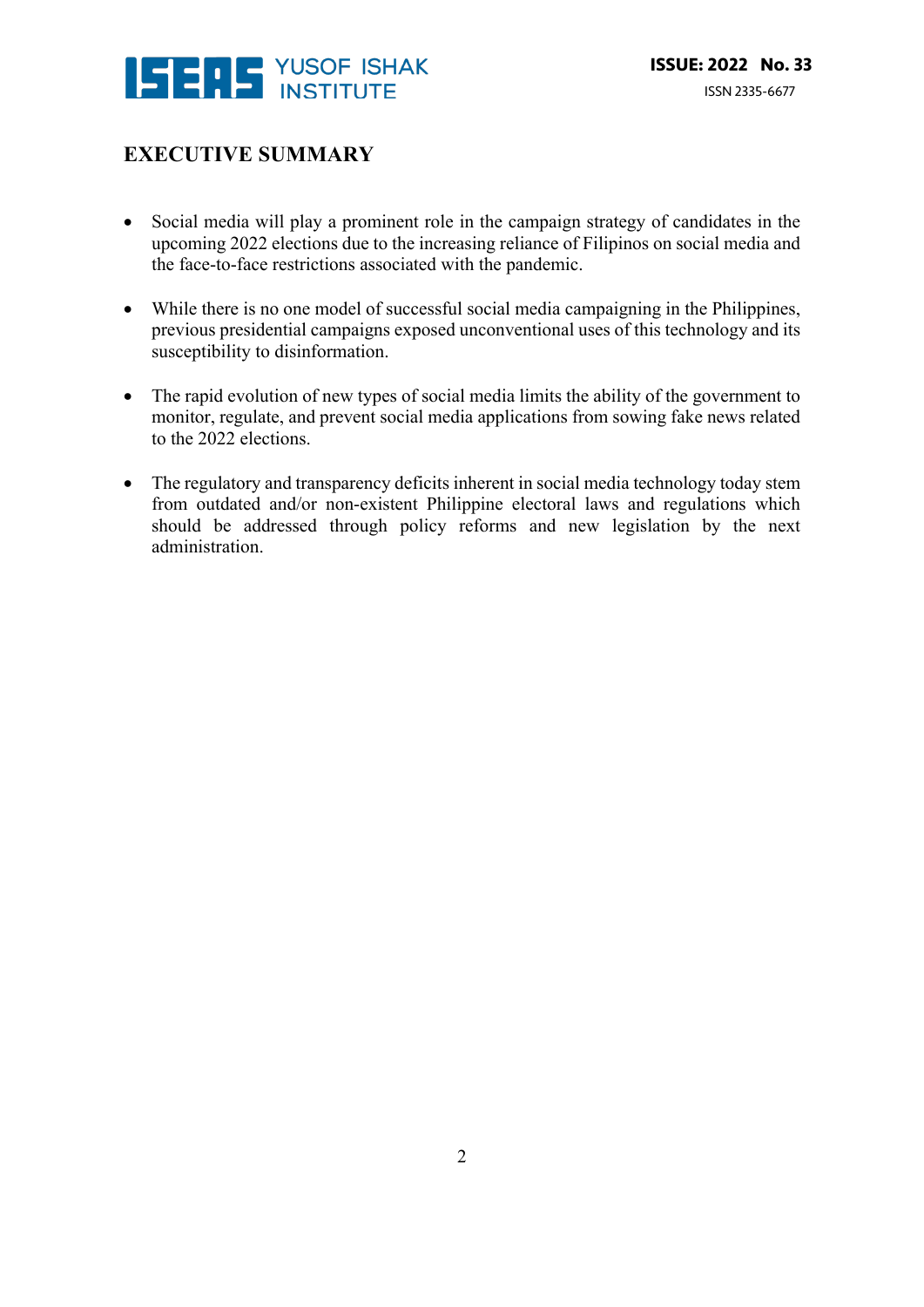

### **INTRODUCTION**

While the May 2022 Philippines national and local elections will be the first to be held under a global pandemic, its outcome will likely be shaped by social media. The 2016 presidential contest was already widely considered as the first mainstream "social media election" in the Philippines. In that election, Rodrigo Duterte swept into office with the help of what appeared to be an "army" of dedicated social media followers.<sup>1</sup> Scholars of Philippine politics attributed the victory to the Duterte campaign's savvy use of social media to the point of spreading fake news.2 However, to say that Duterte's victory was solely because of his savvy social media strategy exaggerates the power of virtual manipulation during that time and ignores the symbiotic relationship between online fervour and grassroots political mobilisation.3

Reliance on social media in the campaign strategy of candidates is expected to rise given the increased usage by Filipinos of this technology, and the physical restrictions imposed by the Covid-19 pandemic. While it remains doubtful that a candidate can win the presidency through a successful social media strategy alone, there is a realisation that this type of technology is becoming an indispensable part of the contemporary electoral "political machine".4

Experts argue that social media platforms like Facebook, Twitter, etc., were not intended for political purposes at the outset. But as IT technologies evolved, many have noted their potential for political mobilisation.<sup>5</sup> Driven by profit, big social media firms have taken advantage of how users share their information, including their political ideologies, opinions, and policy viewpoints. It is now fairly established that disinformation has become rampant because of its power to harness emotive reactions and therefore gain more engagement from social media users. Social media algorithms built within the technology itself seem to fit well with the nature of electoral campaigning.<sup>6</sup> In other words, social media and electoral campaigns seem to make a perfect match; one serves the profit motive of tech companies and the other the wish of candidates and parties to garner votes.

The Philippines is an appropriate site to examine the mobilisation power of social media during an election campaign. This article argues that the 2022 election campaigns so far have displayed increasing utility of social media as a highly evolving information and communication technology which at the same time addresses some of the contact limitations imposed by the Covid-19 pandemic.

Election campaigns so far have also exhibited a more intense and varied use of social media to sow disinformation and fake news to either support or undermine certain candidates. Unfortunately, these concerns can currently not be addressed, given the inadequate regulations and the absence of a specific law that regulates social media use in electoral campaigns in the Philippines.7

This article proceeds by discussing research related to the 2016 presidential elections, during which Rodrigo Duterte was able to clinch victory through an unconventional social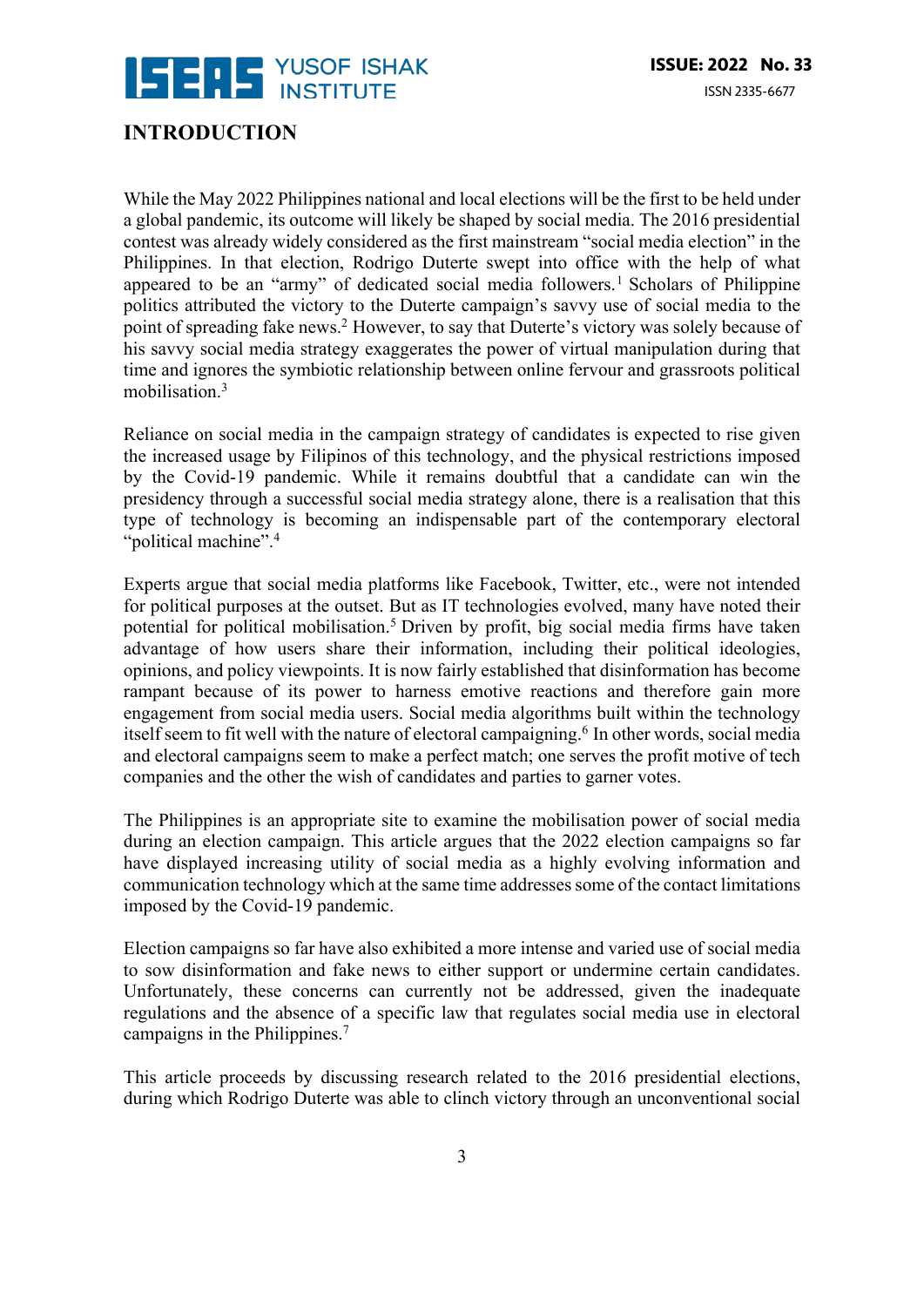

media strategy. It then provides the features of the social media landscape in the country as well as the various new channels and ways in which disinformation is spread virtually. This paper concludes with some insights on how the gaps in social media regulation and policy can be addressed in the future.

### **THE 2016 PHILIPPINE PRESIDENTIAL ELECTIONS: THE ROLE OF SOCIAL MEDIA**

The key debate in the 2016 elections is whether social media helped Duterte win. In one study, analysis of Facebook activities and comments on the public pages of the five major presidential candidates—Roxas, Poe, Santiago, Duterte and Binay—confirms that Duterte's online fans were the most active, engaged and networked.8 Moreover, a careful analysis confirms that Duterte's social media fans were uniquely zealous, aggressive and unrelenting in their support for their candidate, as well as in their criticism of his opponents.

This type of digital behaviour seems consistent with the actions of paid trolls and influencers. Indeed, there was already ample evidence that at least some of the pro-Duterte social media traffic was generated by influencers, bots, and foreign entities.<sup>9</sup>

|                | <b>Likes</b> | <b>Likes</b><br>Change* | Ave PTAT** | <b>Posts</b> | <b>Comments</b> per<br>post | <b>Shares</b><br>per<br>posts |
|----------------|--------------|-------------------------|------------|--------------|-----------------------------|-------------------------------|
| <b>Duterte</b> | 2.9M         | $+99%$                  | 410,044    | 73           | 2,068                       | 11,292                        |
| Santiago       | 3.6M         | $+9%$                   | 217,230    | 228          | 612                         | 797                           |
| Poe            | 3M           | $+40%$                  | 306,942    | 244          | 1,145                       | 580                           |
| <b>Binav</b>   | 2.7M         | $+42%$                  | 176,833    | 509          | 1,007                       | 644                           |
| Roxas          | 1.4M         | $+15%$                  | 152,839    | 199          | 2,907                       | 1,989                         |

**Table 1: 2016 Presidential Elections Facebook Campaigns**

Note: \*Likes Change = the percentage increase in likes in the posts from the start and the end of the official campaign period. \*\*Average People Talking About This (PTAT) = average number of people interacting (posting, commenting, liking, sharing) per each post. It is a main measurement of interactivity used in social media analytics.

*Source:* Sinpeng, et al. 2021, p. 359.

Unlike far more social media savvy candidates such as Poe and Santiago, Duterte's own social media presence was relatively anodyne, his messaging was minimal, and his rhetoric on Facebook was far more reserved than the "thuggish" behaviour he exhibited at actual campaign rallies. According to the study by Sinpeng et al., "Duterte's Facebook engagement was a textbook example for 'how not-to-do online campaigning.' He wrote in third person and barely posted any original content."10 Looking at Table 1, Duterte's official Facebook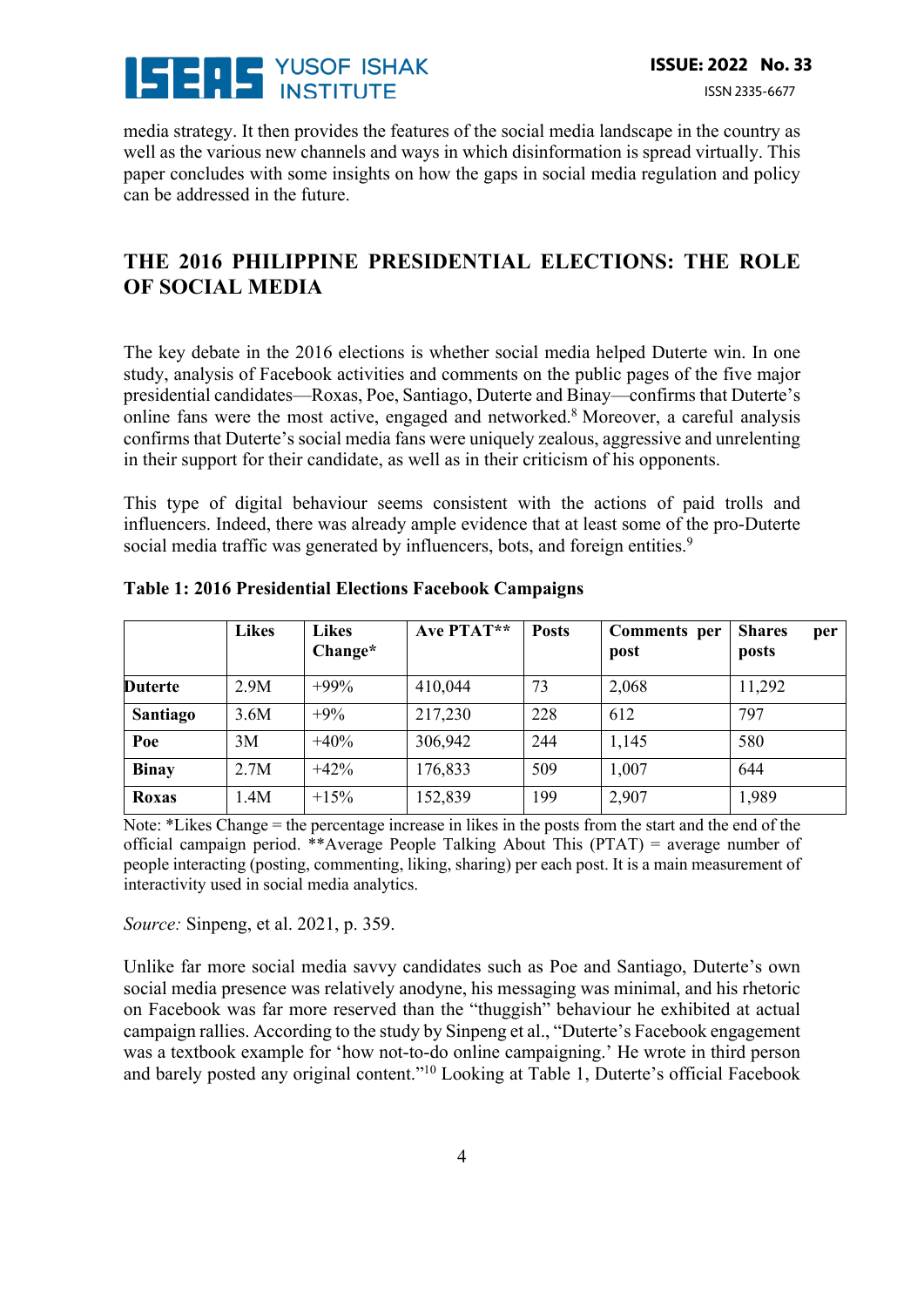# **SEDS** YUSOF ISHAK

page had the least number of posts among the candidates; but his posts were noticeably the most shared and commented by Filipino Facebook users.

A 2017 survey of Filipino Facebook users provided more evidence on how engaged Duterte's supporters were in the virtual world. It revealed the distinctiveness of their online passion for Duterte; his supporters made up their minds earlier than supporters of other candidates, voted as groups, and were also the most likely to join offline rallies.<sup>11</sup> In the end, this online support communicated through the keyboards of computers or keypads of mobile phones found its way to the electoral precincts and was translated into votes sufficient to deliver the presidency to Duterte.

Was Duterte's successful Facebook campaign organic, voluntary and authentic or was it purely driven by disinformation, hired trolls and bots? So far, evidence points to a combination of these two assessments. As Sinpeng et al. argued, "it is quite likely that Duterte's trolls and influencers were driven by both material incentives and ideological enthusiasm for Duterte."<sup>12</sup> But to paint Duterte's astounding electoral victory simply as manufactured shows a lack of appreciation of the very porous boundary between manufactured and authentic online support.<sup>13</sup>

What is more disturbing are some indications that Facebook has become a major source of information about Philippine politics. In that same 2017 survey, 85% of respondents "agreed" or "strongly agreed" that Facebook was *Important,* 70% thought Facebook influenced their vote, and a staggering 83% reported their *Trust* in Facebook to be "some" or "most of the time". Those who supported Duterte were also far more likely to consider Facebook as *Important, Influential* and *Trustworthy* than the supporters of other candidates. The same study concluded that "Duterte supporters were more likely to share, like, comment, and post positively about Duterte and negatively about other candidates."14

The 2016 elections seem to be a "prequel" for the succeeding years during which the Philippines has become a globally prominent site for fake news. The Duterte administration would soon benefit from a keyboard "army" of social media warriors who zealously defended the president, undermined his political opponents, and promoted his allies, including Ferdinand "Bongbong" Marcos, Jr. who is currently the frontrunner for the 2022 presidential elections.15

### **THE CURRENT SOCIAL MEDIA LANDSCAPE IN THE PHILIPPINES**

While it remains to be seen whether a social media strategy can trump the conventional electoral campaigning model, it is expected that candidates and parties will nevertheless ramp up their use of social media. This is already apparent in the current engagements of the leading presidential candidates on social media platforms such as Facebook, Twitter and YouTube. As recent studies and polls point out that more Filipinos are now more than ever connected with these apps, spend more time with them than before, and use them to get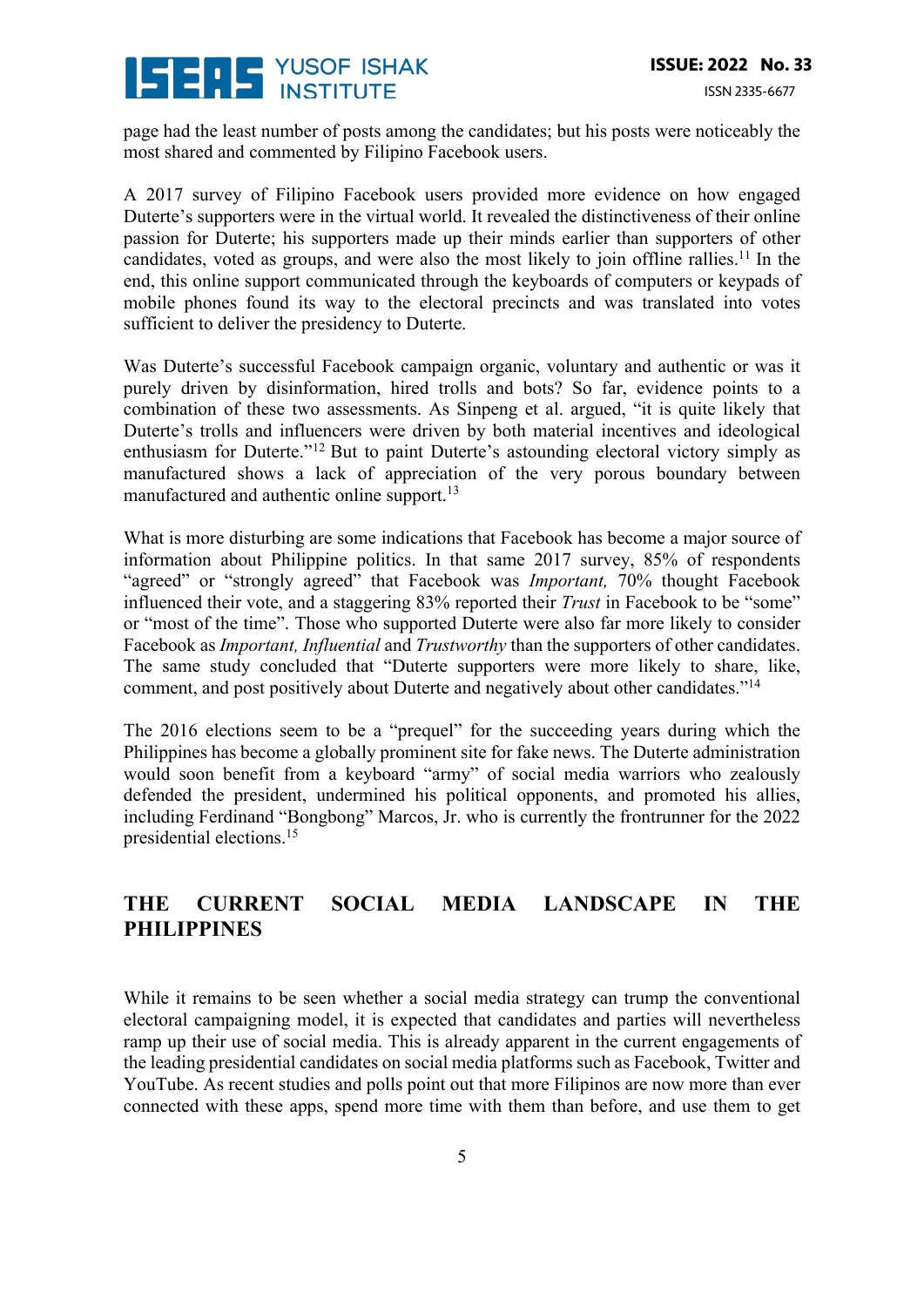# **SENS YUSOF ISHAK**

political information and possibly cues for their voting behaviour, unwarranted, unregulated, and downright unethical uses of social media present critical perils to electoral integrity in the Philippines. $16$ 

According to the 2021 *We are Social* survey, there were 73.91 million internet users in the Philippines, a 6.1% increase from the previous year, which was attributed to the Covid-19 pandemic. Internet penetration in the Philippines stood at 67.0% in January 2021. What is confounding is the finding that there were 89 million social media users in the Philippines in 2021, an increase of 22% from 2020. The number of social media users in the Philippines was equivalent to 80.7% of the total population The difference between internet users and social media users implies that many Filipinos have multiple social media accounts. To digital researchers, this likely means that some users engage in troll-like behaviour or that some of the social media accounts are fake and/or are non-humans or bots.<sup>17</sup>

Bypassing Facebook, YouTube rose in 2021 to become the top social media platform in the country (see Table 2).18 Possible explanations for this include the easier accessibility of YouTube due to telecom networks offering cheaper deals to users as well as the fact that the platform's content is mainly videos rather than text when compared to Facebook. Video content is easier to consume, share and propagate to a user's network. Finally, YouTube has not been relatively active in addressing disinformation within their platform.<sup>19</sup>

| <b>Social Media</b> | Percentage |
|---------------------|------------|
| YouTube             | 97.2       |
| Facebook            | 96.8       |
| Facebook Messenger  | 92.1       |
| Instagram           | 73.4       |
| Twitter             | 62.7       |
| <b>Tiktok</b>       | 48.8       |
| Pinterest           | 39.1       |
| Viber               | 36.9       |

#### **Table 2. Most-Used Social Media Platforms in 2021**

Source: *We are Social* Report 2021.

The Philippines is also the top country where respondents admit that they follow social media "influencers". While the global average is a mere 22.1%, 51.7% of Filipino survey respondents use influencers as a major source of information, even on politics and the elections. This reliance on "influencers" reveals that Filipinos value personalities and individuals more than legitimate institutions such as media, academe and even civil society organisations as their social media intermediaries. Without proper vetting verification standards and without credible reputations, the access being given to influencers to produce content has further contributed to the spread of disinformation.20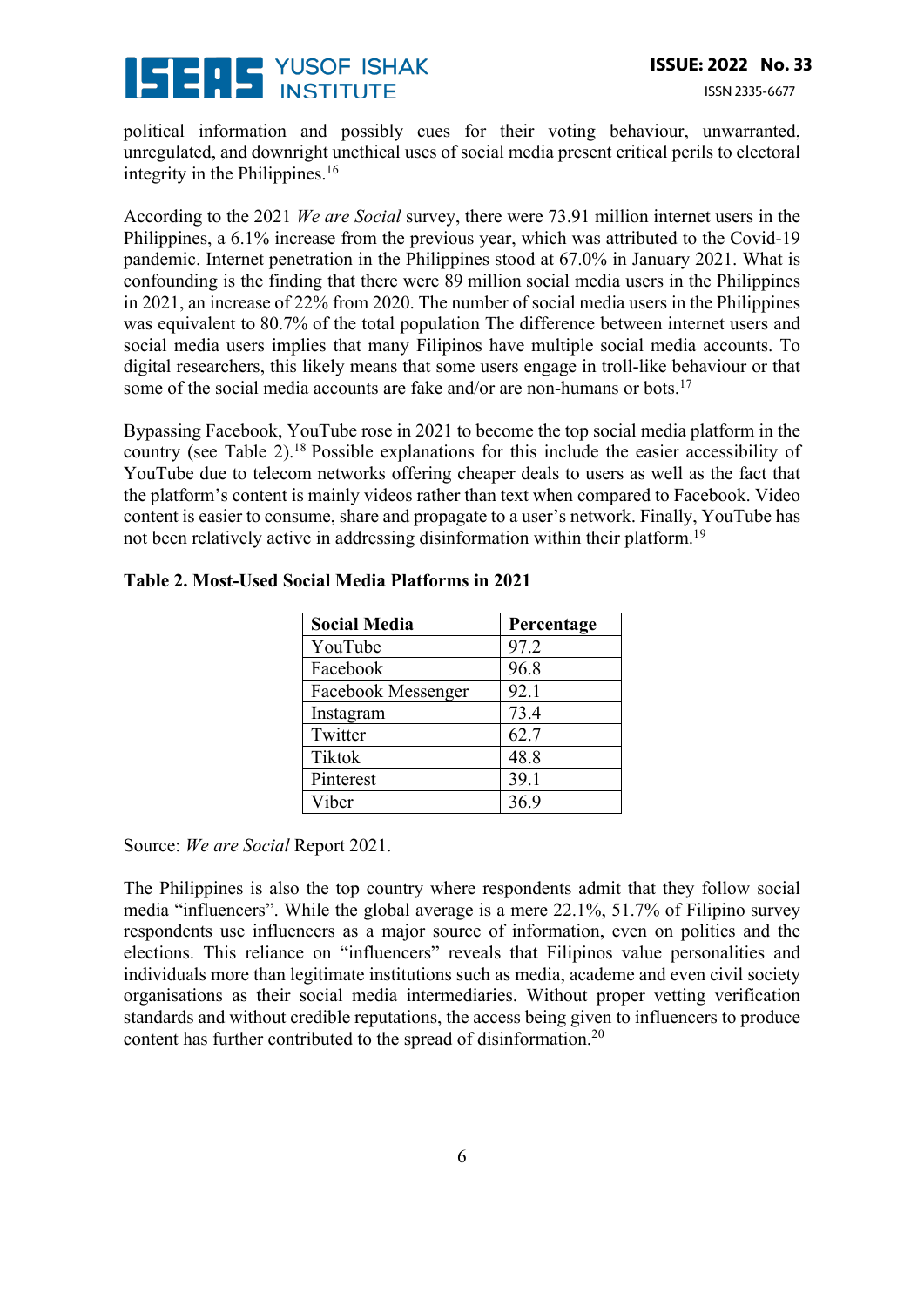

#### **ISSUES AND FUTURE PROSPECTS**

The impact of social media will be more evident in the 2022 Philippine national and local elections to be held on 9 May 2022. Given the restrictions posed by the Covid-19 pandemic, candidates have relied more on social media for their campaigns and voters have tapped these applications as their source for news and other election-related information. Here are some expectations on the possible role of social media in the upcoming polls:

- *Disinformation will be more prevalent.* While previous elections focused more on candidates and parties, it is expected that disinformation will affect other aspects of the electoral process. Like electoral exercises in other countries, disinformation can be applied to the electoral process, casting doubt on the outcomes of the elections. Wrong information deliberately crafted can also suppress voters from casting their ballots on election day.21
- *The current pandemic lends more critical importance to social media.* Given their ability to rapidly spread information, social media has been a powerful tool of communication during the pandemic. However, the lack of an effective regulatory regime within the country has allowed social media apps to spread disinformation about pandemic situations in voting precincts and other important sites. At present, the country's election commission admits that without a law regulating social media campaigning, their ability to detect and sanction disinformation is severely limited.<sup>22</sup>
- *The toxic nature of electoral campaigning is intensified by social media*. As the algorithms of social media apps like Facebook feed users with more content that they want, to maintain or increase engagement, it is unavoidable that pernicious polarisation between the Marcos and Robredo camps will dictate the 2022 election campaign. At present, some candidates like Robredo are already being painted as communists, terrorists, and other labels used by the Duterte administration to designate candidates as enemies of the state.23
- *Micro-targeting allows for pieces of disinformation to cater to specific voter groups.* As data breaches in social media apps become more common (e.g., Cambridge Analytica data harvesting), there is now a possibility of a more complex social media strategy that targets specific voter groups. Micro-targeting appeals to the trigger points of voters that may nudge them to campaign for/against a specific candidate and even influence their choice on voting day. The scandal surrounding the 2018 data breach of Cambridge Analytica reveals that data from 1.17 million Filipino Facebook users have been illegally harvested and could potentially be used for the  $2022$  elections.<sup>24</sup>
- *The threat of foreign interference and influence looms large in the 2022 elections*. Like the elections in other countries, the 2022 elections could be exposed to foreign-induced or supported interference. This is a credible and dangerous threat that jeopardises the elections as the sovereign expression of the Filipino electorate. As the Philippines is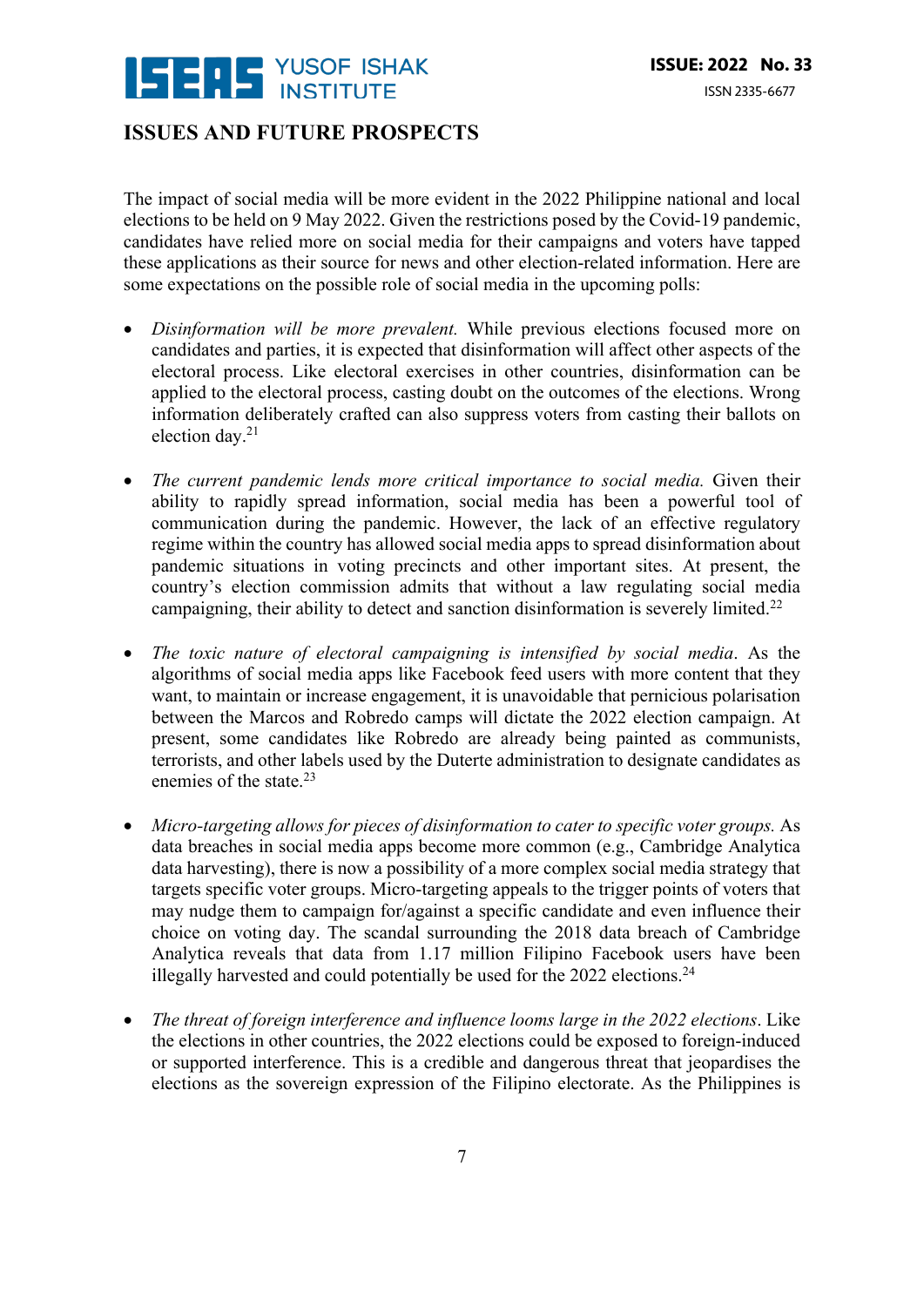# **SENS YUSOF ISHAK**

walking a tightrope in the great power competition between the US and China, there is a temptation to influence the 2022 elections to benefit the big powers.<sup>25</sup>

Considering these challenges, regulation of social media use must be diligent, decisive, and consistent. Even if the country's Commission on Elections can put in place a clear policy on social media campaigning, implementation may face its own challenges. Regulation must also keep up with the latest trends that place disinformation in a totally different level, for example the use of "deep fakes" or computer-generated videos which "make it appear that a particular personality is saying or doing something that he or she didn't actually say or do".<sup>26</sup> In addition, the proliferation of fake news has now moved from social media apps like Facebook and Twitter to messenger apps like WhatsApp, Viber, Facebook Messenger where posts or messages are not as publicly shared as the usual apps. This is a clear blackhole in social media regulation.<sup>27</sup>

Regardless of the outcome, the 2022 elections should push the next administration to prioritise policy reforms and new legislation that will seriously address disinformation in all its different manifestations. This should be part of the political and electoral reform agenda of the new government.

### **ENDNOTES**

<sup>3</sup> Maria Isabel T. Buenaobra, "Social media: A game changer in Philippine elections," *InAsia Insights and Analysis*, April 27, 2016, https://asiafoundation.org/2016/04/27/social-media-a-gamechanger-in-philippine-elections/

 $\frac{4}{3}$  Zachary J. Autor and Jeffrey A. Fine. "Social Media Campaigning: Mobilization and Fundraising on Facebook." *Social Science Quarterly* 99(1): 2018.

<sup>5</sup> Porismita Borah, "Political Facebook use: Campaign strategies used in 2008 and 2012 presidential elections". *Journal of Information Technology & Politics*, 13(4): 2016.

 $6$  Filippo Menczer, "Facebook's algorithms fueled massive foreign propaganda campaigns during the 2020 election – here's how algorithms can manipulate you", *The Conversation*, September 10, 201, https://theconversation.com/facebooks-algorithms-fueled-massive-foreign-propaganda-

campaigns-during-the-2020-election-heres-how-algorithms-can-manipulate-you-168229. 7 "Comelec expands rules on pol ads run on social media," *Philippine Daily Inquirer*, November 19, 2021

https://newsinfo.inquirer.net/1517074/comelec-expands-rules-on-pol-ads-run-on-socialmedia#ixzz7NZBfGvaB.

 $\frac{8}{8}$  Sinpeng, et al., 354.

<sup>9</sup> Jonathan Corpus Ong and Jason Vincent A. Cabanes. "Architects of Networked Disinformation: Behind the Scenes of Troll Accounts and Fake News Production in the Philippines." *The Newton Tech4Dev Network*, February 5, 2018. http://newtontechfordev.com/wpcontent/uploads/2018/02/ARCHITECTS-OF-NETWORKED-DISINFORMATION-FULL-

REPORT.pdf

 $\frac{10}{10}$  Sinpeng, et al., 355.

<sup>&</sup>lt;sup>1</sup> Aim Sinpeng, "How Duterte won the election on Facebook," *New Mandala*, May 12, 2016, https://www.newmandala.org/how-duterte-won-the-election-on-facebook/

 $2 \text{ A}$ im Sinpeng, Dimitar Gueorguiev, and Aries A. Arugay. 2020 "Strong Fans, Weak Campaign: Social Media and Duterte in the 2016 Presidential Election." *Journal of East Asian Studies* 20(3): 2020.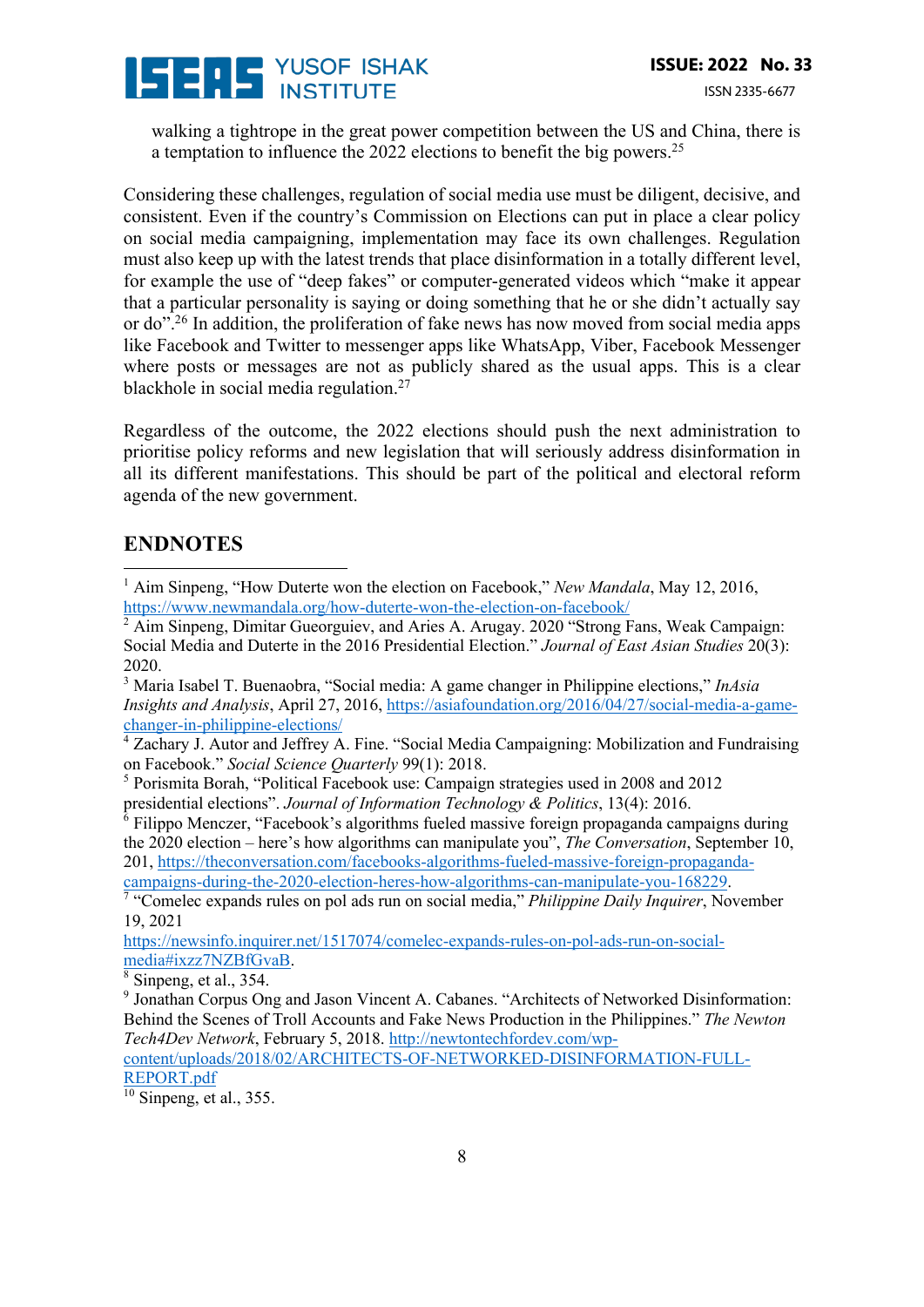

<sup>11</sup> *Ibid.*

<sup>12</sup> *Ibid.*

<sup>13</sup> Ong and Cabanes.

 $14$  Sinpeng, et al., 364.

<sup>15</sup> "12 times social media boosted Duterte's lies," *Rappler*, July 2, 2021,

https://www.rappler.com/newsbreak/iq/times-social-media-boosted-rodrigo-duterte-lies-false-

statement/. 16 "Filipinos remain most active internet, social media users globally—study," *Philippine Daily Inquirer*, February 1, 2021,

https://technology.inquirer.net/107561/filipinos-remain-most-active-internet-social-media-usersglobally-study#ixzz7NZZqAlMI

<sup>17</sup> "PH remains top in social media, internet usage worldwide – report," *Rappler*, January 28, 2021, https://www.rappler.com/technology/internet-culture/hootsuite-we-are-social-2021-philippinestop-social-media-internet-usage/. 18 *Ibid.*

<sup>19</sup> Cheryll Ruth R. Soriano and Fatima Gaw. "Platforms, alternative influence, and networked political brokerage on YouTube," *Convergence: The International Journal of Research into New Media Technologies,* July 2021, doi:10.1177/13548565211029769.

<sup>20</sup> Camille Elemia, "Stars, influencers get paid to boost Duterte propaganda, fake news," *Rappler*, February 27, 2021.

<sup>21</sup> Ronald Mendoza, Imelda Deinla, and Jurel Yap. "Philippines: diagnosing the infodemic," *The Interpreter*, December 1, 2021, https://www.lowyinstitute.org/the-interpreter/philippinesdiagnosing-infodemic.

<sup>22</sup> "Comelec vows to strictly monitor social media campaigns in 2022," *Rappler*, May 30, 2021, https://www.rappler.com/nation/elections/comelec-says-social-media-expenses-2022-candidates-

<sup>23</sup> "Robredo's volunteers deny paid rally attendance, decry red-tagging," *CNN Philippines*, March 7, 2022, https://www.cnnphilippines.com/news/2022/3/7/Robredo-Remulla-Lacson-Cavite-rallysupporters.html.

<sup>24</sup> Natashya Gutierrez, "Did Cambridge Analytica use Filipinos' Facebook data to help Duterte win?" *Rappler*, April 5, 2018, https://www.rappler.com/nation/199599-facebook-data-scandalcambridge-analytica-help-duterte-win-philippine-elections/. 25 "Ex-DFA chief urges voters: Don't let 'Manchurian candidates' win again," *Philippine Daily* 

*Inquirer*, November 19, 2021,

https://newsinfo.inquirer.net/1517126/ex-dfa-chief-urges-voters-dont-let-manchurian-candidateswin-again#ixzz7NZf53GoR

 $\frac{1}{26}$  "Comelec's Jimenez: Integrity pledge bars deep fakes in Eleksyon 2022," GMA News Online, November 5, 2021, https://www.gmanetwork.com/news/scitech/technology/809814/comelec-sjimenez-integrity-pledge-bars-deep-fakes-in-eleksyon-2022/story/.

<sup>27</sup> "Viber says to fight 'fake news' as Halalan 2022 heats up," *ABS-CBN News*, January 17, 2022, https://news.abs-cbn.com/business/01/17/22/viber-says-to-fight-fake-news-in-halalan-2022